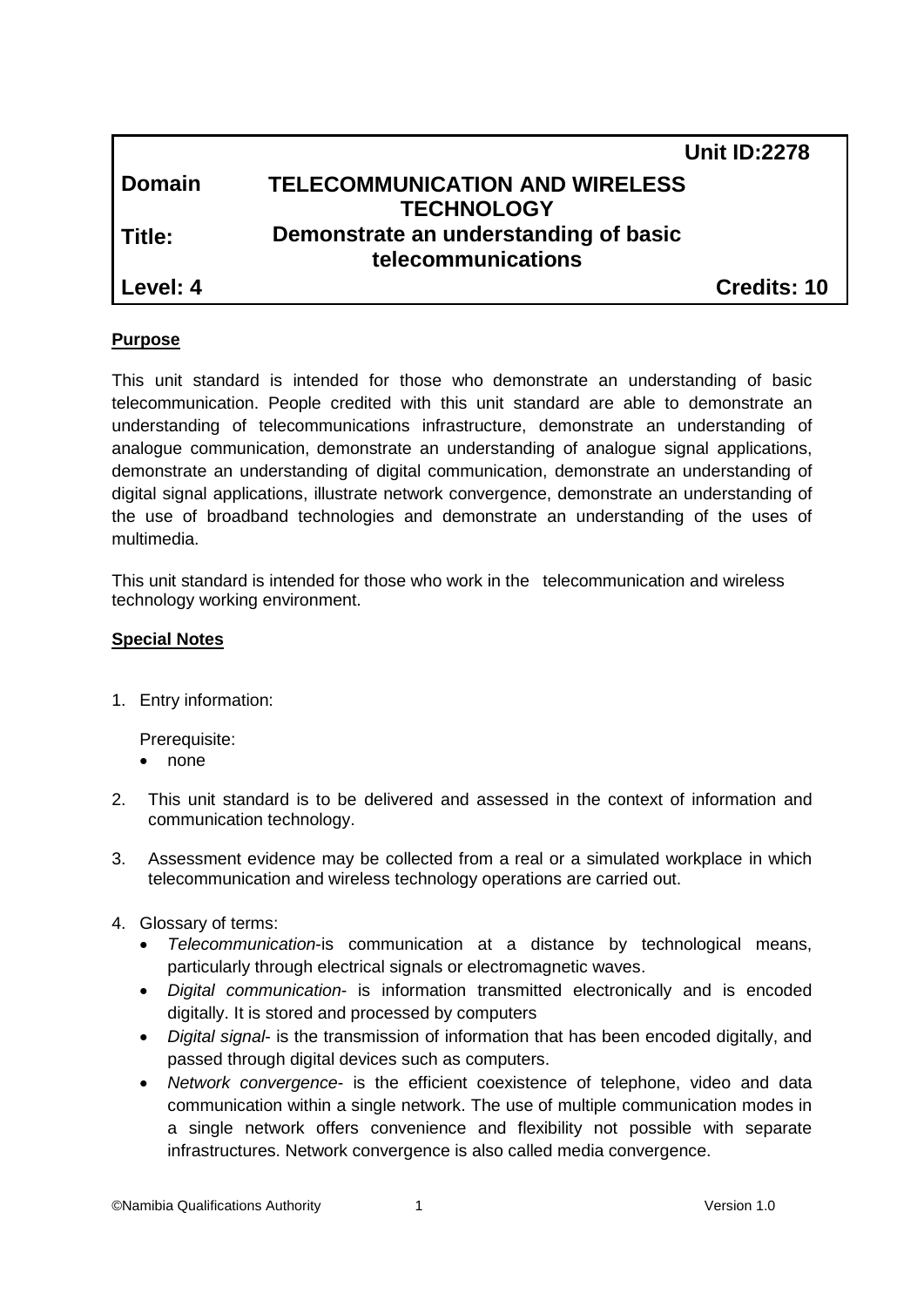- *Broadband technology* methods of delivering information across the internet at a higher rate by increasing bandwidth.
- *Multimedia* is the integration of multiple forms of media. This includes text, graphics, audio, video, etc.
- *Radio frequency* any frequency within the electromagnetic spectrum associated with radio wave propagation.
- 5. Performance of all elements in this unit standard must comply with industry standards.
- 6. Regulations and legislation relevant to this unit standard include the following:
	- Labour Act 2007(Act No 11, 2007)
	- Workplace specific policies and regulations
	- Regulations relating to the health and safety of employees at work under schedule 1 (2) of the Labour Act No.11 of 2007 and all subsequent amendments
	- Telecommunications Act 2012
	- Search and Surveillance Act 2012
	- Electricity Safe) Regulations 2010 and all subsequent amendments.

# **Quality Assurance Requirements**

This unit standard and others within this sub-field may be awarded by institutions which meet the accreditation requirements set by the Namibia Qualifications Authority and the Namibia Training Authority and which comply with the national assessment and moderation requirements. Details of specific accreditation requirements and the national assessment arrangements are available from the Namibia Qualifications Authority on [www.namqa.org](http://www.namqa.org/) and the Namibia Training Authority on [www.nta.com.na.](http://www.nta.com.na/)

# **Elements and Performance Criteria**

# **Element 1: Demonstrate an understanding of telecommunication infrastructure.**

#### **Range**

Telecommunications technologies may include, but not limited to visual signals such as beacons, smoke signals, semaphore telegraphs, signal flags and optical heliographs; audio messages such as coded drumbeats, lung-blown horns and loud whistles; electrical and electromagnetic technologies include telegraph, telephone, and tele printer, networks, radio, microwave transmission, fibre optics, communications satellites and the internet.

#### **Performance Criteria**

- 1.1 Evolution of telecommunication technologies is outlined.
- 1.2 Major elements of the Public Service Telecommunication Network (PSTN) are outlined.
- 1.3 Local and remote testing practices are illustrated.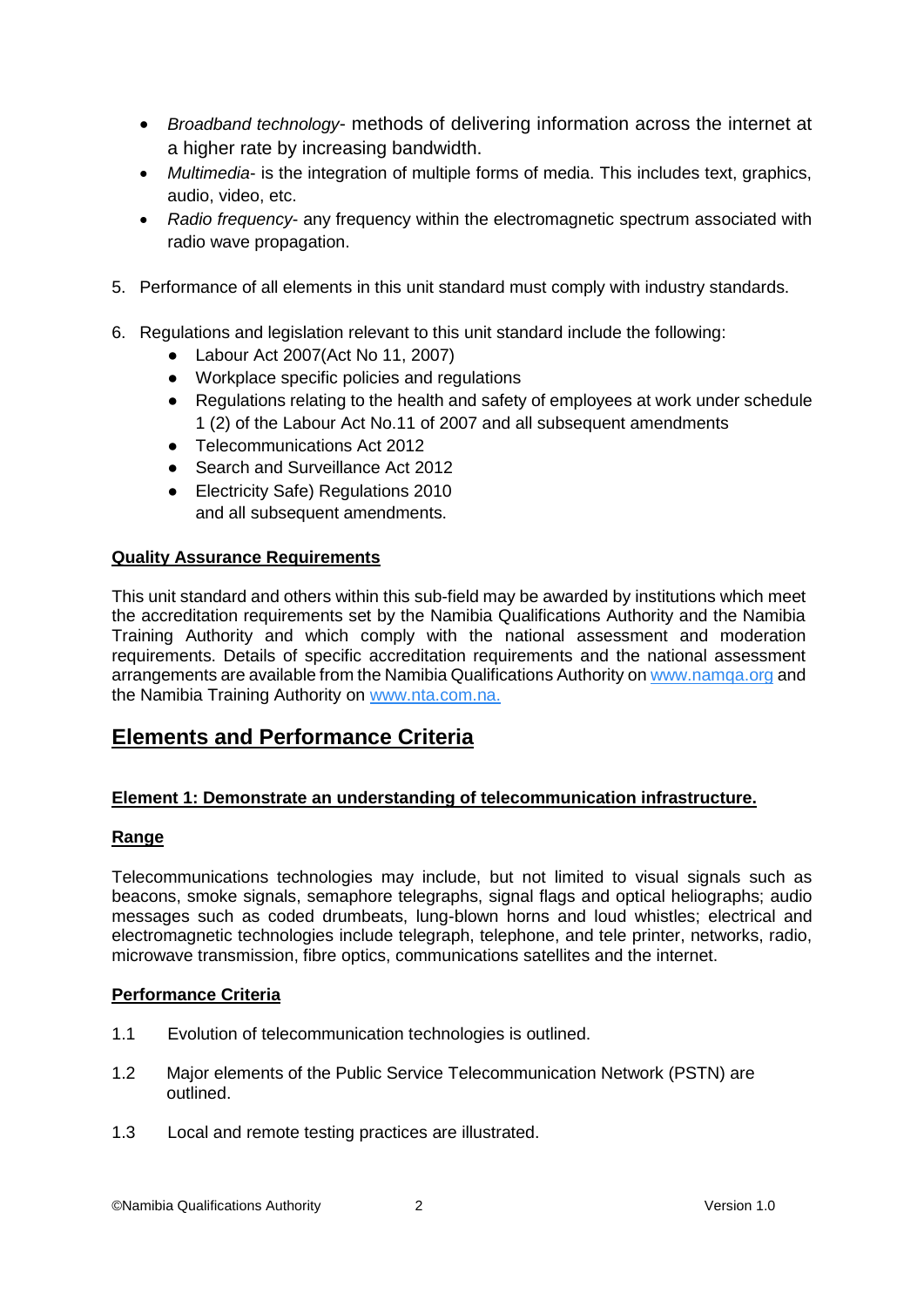# **Element 2: Demonstrate an understanding of analogue communication**

# **Performance Criteria**

- 2.1 Types of analogue devices and signals are explained.
- 2.2 Analogue communication is explained.
- 2.3 Analogue modulation techniques are explained.

# **Element 3: Demonstrate an understanding of analogue signal applications**

# **Performance Criteria**

- 3.1 Analogue applications are outlined.
- 3.2 Analogue signal methods are illustrated.
- 3.3 Analogue to digital conversion is illustrated.

# **Element 4: Demonstrate an understanding of digital communication**

# **Range**

Communication protocols may include but are not limited to worldwide consortium (W3C), wireless access protocol (WAP), global system for mobile (GSM), 3<sup>rd</sup> generation protocols (3G); multimedia message service (MMS); general packet radio service (GPRS); blue tooth; broadband (ADSL), cable and voice/internet protocol.

Digital Communication methods may include but are not limited to email; instant message system (SMS);multi-media messaging system (MMS);internet; bulletin boards, discussion forums; weblogs (blogs); newsgroup; internet telephony; conferencing (video and audio); conferencing via virtual communities, e.g.MMPRPGs( Massive Multiplayer Persistent Online Role-Playing Games).

# **Performance Criteria**

- 4.1 Radio frequency propagations are illustrated.
- 4.2 Types of telecommunication (communication) methods are outlined.
- 4.3 Digital communication systems are explained.
- 4.4 Modulation-demodulation methods are explained and illustrated.
- 4.5 Signal coding/decoding is demonstrated and applied.
- 4.6 Spread-spectrum system is explained and illustrated.
- 4.7 Bandwidth concept is presented.

# **Element 5: Demonstrate an understanding of digital signal applications**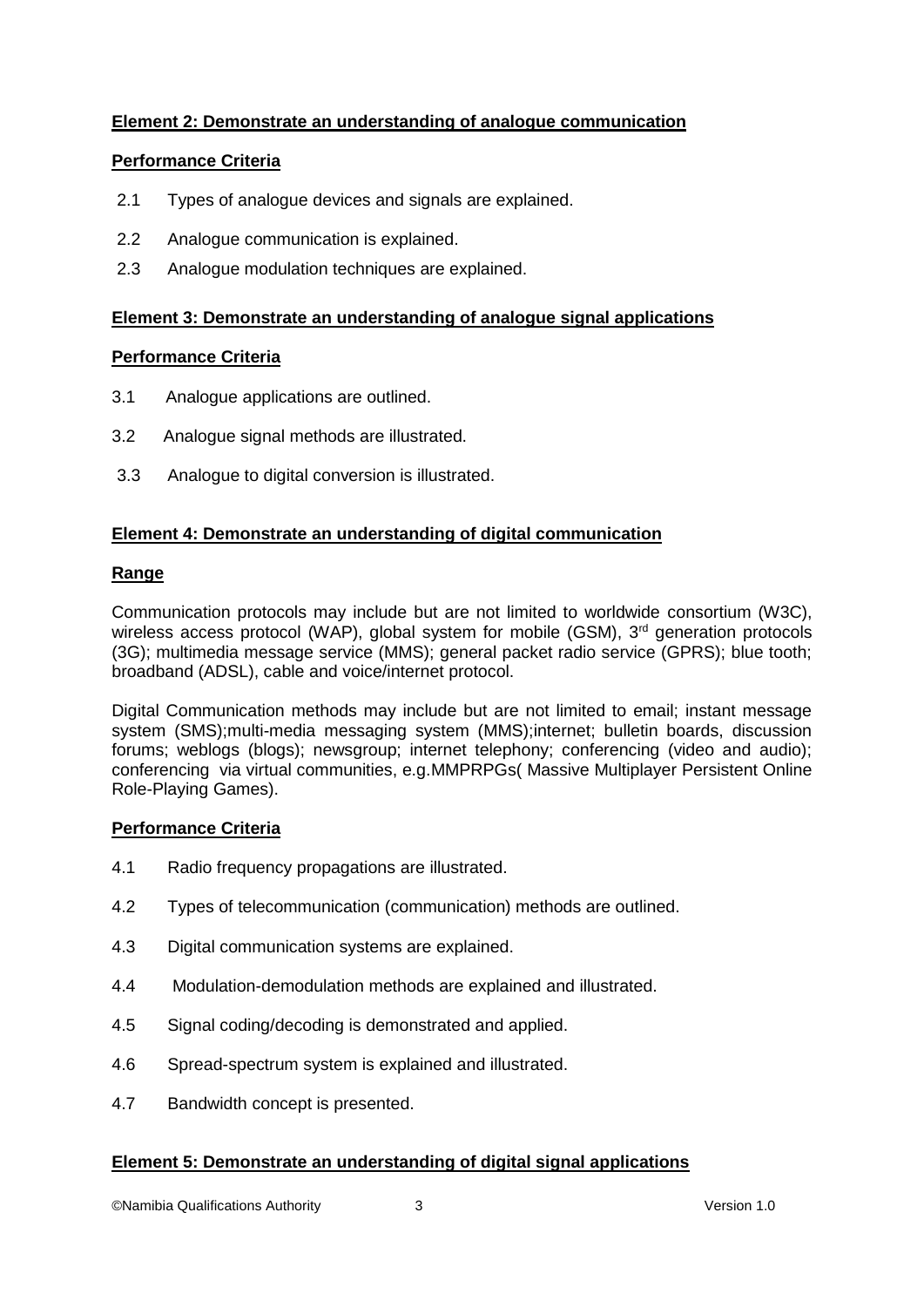# **Range**

Digital signal processing (DSP) applications include but are not limited to audio and speech signal processing, sonar and radar signal processing, senor array processing, spectral estimation, statistical signal processing, digital image processing, signal processing for communications, control of systems, biomedical signal processing and seismic data processing.

Digital signal processes use video, voice, audio, temperature or position signals that have been digitized and mathematically manipulated.

# **Performance Criteria**

- 5.1 Digital applications are outlined.
- 5.2 Methods used in computer vision are outlined and applied.
- 5.3 Speech technology is illustrated.
- 5.4 Basic principles of radar are outlined according to digital signal processing systems.

### **Element 6: Illustrate network convergence**

### **Range**

Convergence is about services and new ways of doing business and of interacting with society. It includes but is not limited to basic type of network convergence, the convergence of telecommunications of telecommunication services and market convergence.

Examples of new products and services include but are not limited to home-banking and home shopping over the internet, voice over internet protocol, email, texting, Web surfing, the use of wireless links, data service over digital broadcasting platforms, On-line services /gaming with television (Web-TV),streaming media, video conference applications, e-commerce, Webcasting of news, sports, concerts, and other audiovisual services.

# **Performance Criteria**

- 6.1 Network convergence is outlined according to network standards and protocol.
- 6.2 Next generation Network is explained.
- 6.3 Network evolution from telecommunication network to IP network is discussed

#### **Element 7: Demonstrate an understanding of the use of broadband technologies**

#### **Range**

Broadband includes several high speed transmission technologies but are not limited to digital subscriber line (DSL), cable modem, fiber, wireless, satellite, broadband over power lines (BPL).

The types of DSL transmission technologies for household include asymmetrical digital subscriber line and symmetrical digital subscriber line, while high rate digital subscriber line and very high data rate digital subscriber line are normally for business environment.